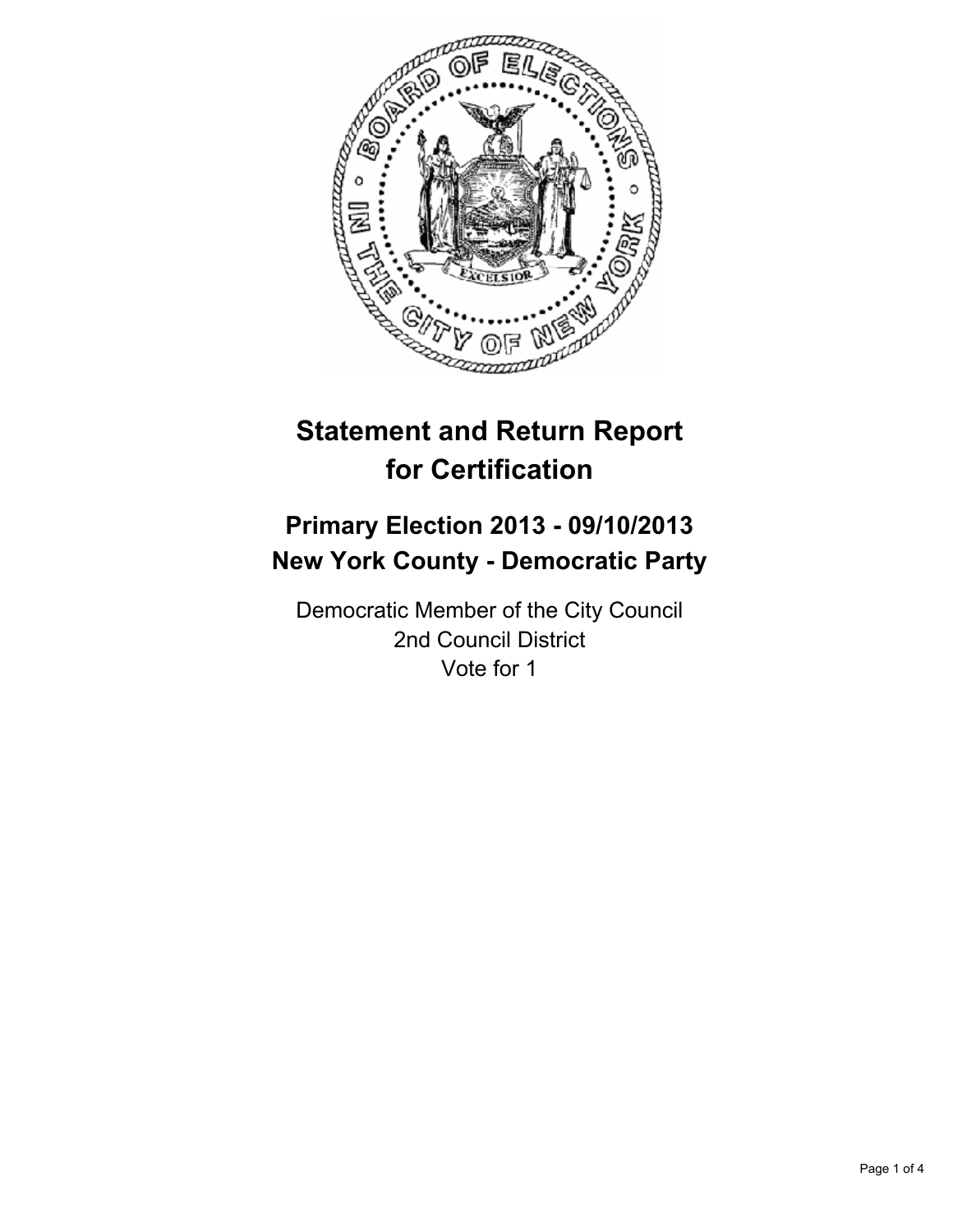

#### **Assembly District 65**

| <b>EMERGENCY</b>         | 59    |
|--------------------------|-------|
| ABSENTEE/MILITARY        | 33    |
| <b>FEDERAL</b>           | 0     |
| SPECIAL PRESIDENTIAL     | 0     |
| <b>AFFIDAVIT</b>         | 16    |
| RICHARD DEL RIO          | 275   |
| ROSIE MENDEZ             | 1.171 |
| COREY JOHNSON (WRITE-IN) |       |
| <b>Total Votes</b>       | 1.447 |

#### **Assembly District 66**

| <b>EMERGENCY</b>                   | 72    |
|------------------------------------|-------|
| ABSENTEE/MILITARY                  | 112   |
| <b>FEDERAL</b>                     | 0     |
| SPECIAL PRESIDENTIAL               | 0     |
| AFFIDAVIT                          | 101   |
| RICHARD DEL RIO                    | 382   |
| ROSIE MENDEZ                       | 2.907 |
| STUART ZECHMAN (WRITE-IN)          |       |
| UNATTRIBUTABLE WRITE-IN (WRITE-IN) |       |
| <b>Total Votes</b>                 | 3.291 |

#### **Assembly District 73**

| <b>EMERGENCY</b>     | 0        |
|----------------------|----------|
| ABSENTEE/MILITARY    | 10       |
| <b>FEDERAL</b>       | 0        |
| SPECIAL PRESIDENTIAL | $\Omega$ |
| <b>AFFIDAVIT</b>     | 14       |
| RICHARD DEL RIO      | 51       |
| ROSIE MENDEZ         | 234      |
| <b>Total Votes</b>   | 285      |

#### **Assembly District 74**

| <b>EMERGENCY</b>                   | 59    |
|------------------------------------|-------|
| ABSENTEE/MILITARY                  | 304   |
| <b>FEDERAL</b>                     | 0     |
| SPECIAL PRESIDENTIAL               | 0     |
| <b>AFFIDAVIT</b>                   | 115   |
| RICHARD DEL RIO                    | 1,900 |
| ROSIE MENDEZ                       | 7,164 |
| <b>JESSE CHAN (WRITE-IN)</b>       |       |
| MARGRET CHIN (WRITE-IN)            |       |
| MICHEAL BLOOMBERG (WRITE-IN)       |       |
| UNATTRIBUTABLE WRITE-IN (WRITE-IN) | 5     |
| <b>Total Votes</b>                 | 9,072 |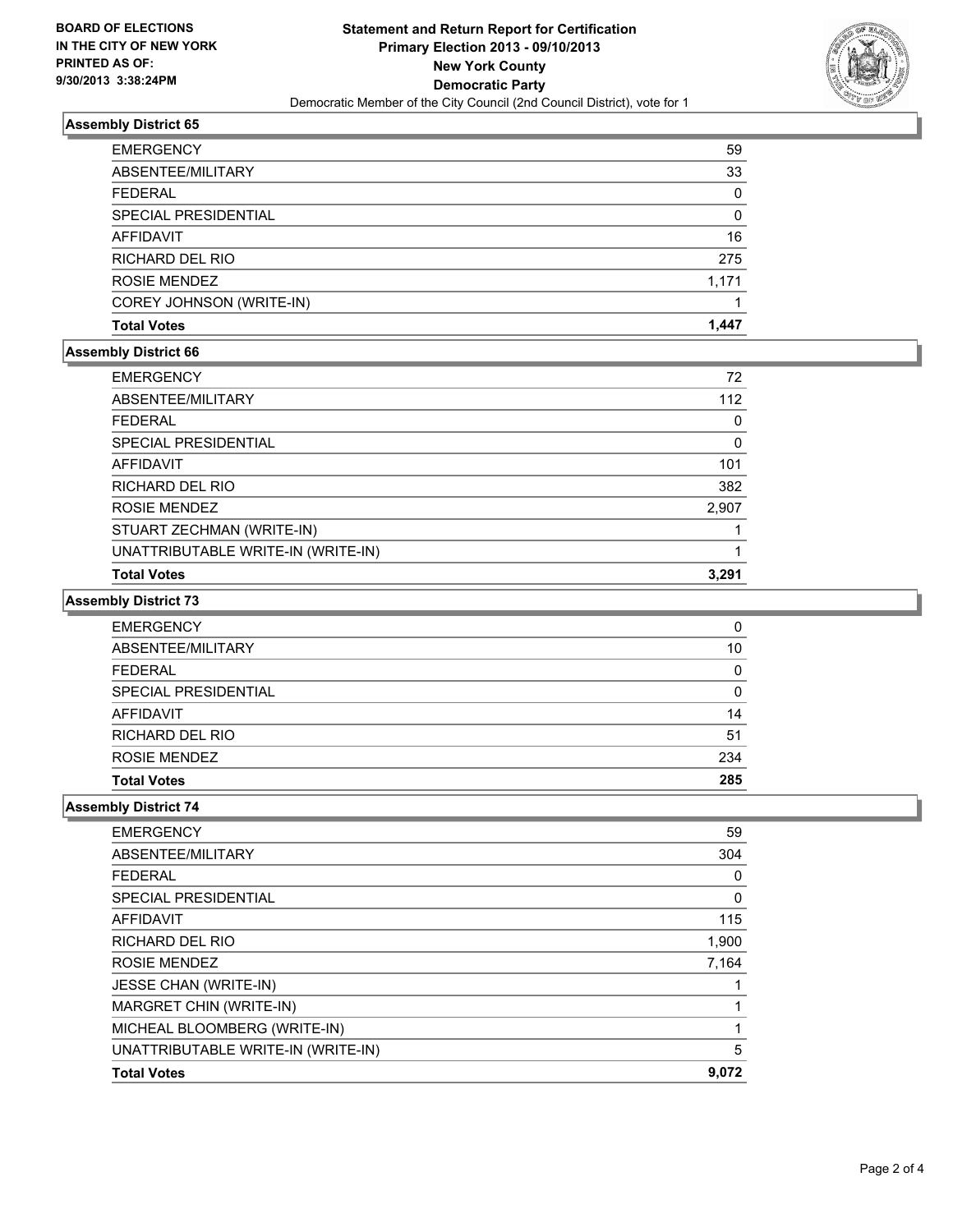

### **Assembly District 75**

| <b>EMERGENCY</b>                   | 17    |
|------------------------------------|-------|
| ABSENTEE/MILITARY                  | 54    |
| <b>FEDERAL</b>                     | 0     |
| SPECIAL PRESIDENTIAL               | 0     |
| <b>AFFIDAVIT</b>                   | 22    |
| RICHARD DEL RIO                    | 201   |
| ROSIE MENDEZ                       | 1,031 |
| COREY JOHNON (WRITE-IN)            |       |
| UNATTRIBUTABLE WRITE-IN (WRITE-IN) |       |
| <b>Total Votes</b>                 | 1.234 |